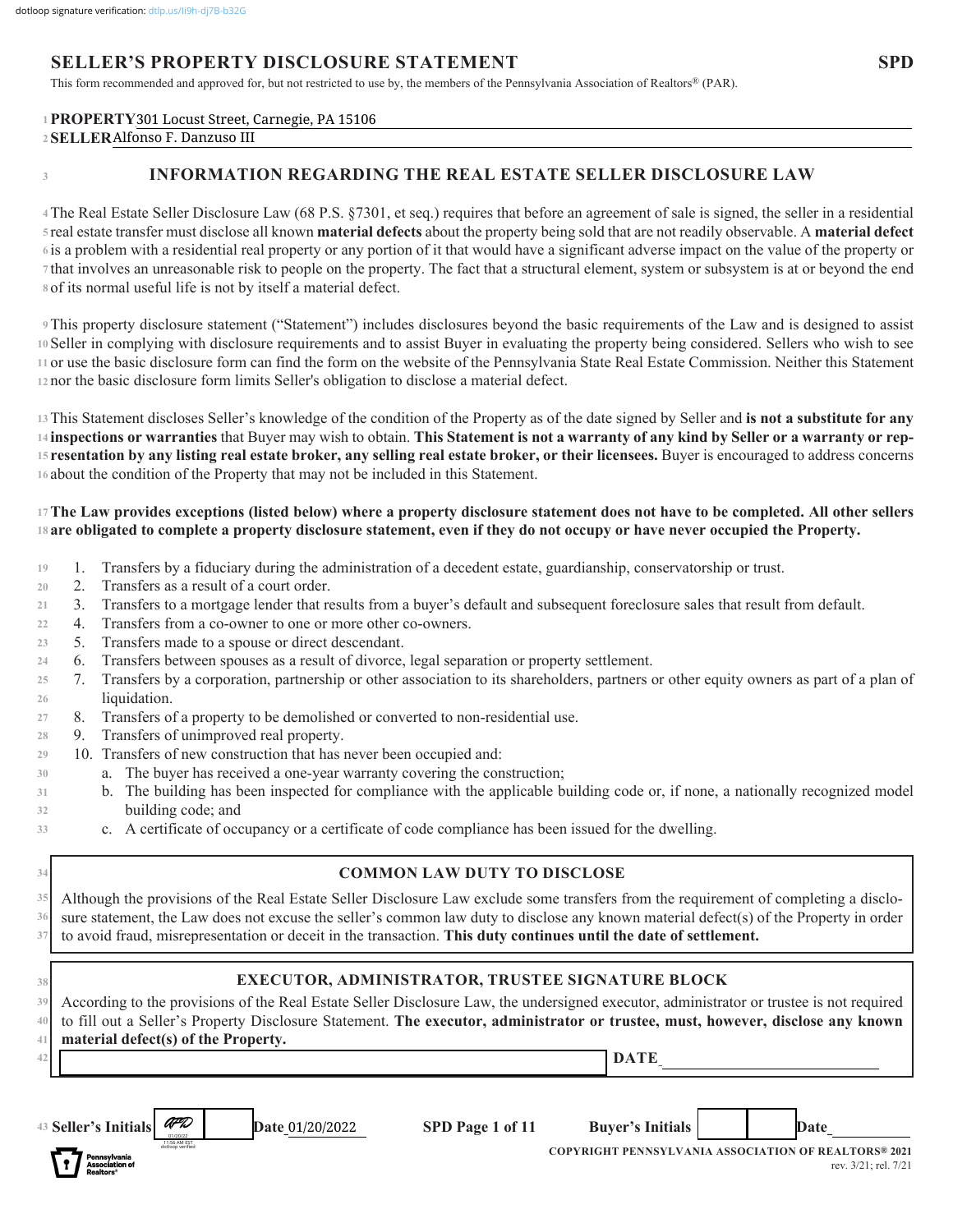| $44$ Check yes, no, unknown (unk) or not applicable (N/A) for each question. Be sure to check N/A when a question does not apply to the<br>Property. Check unknown when the question does apply to the Property but you are not sure of the answer. All questions must be answered.<br>45 |  |                                                                                                                                                   |                |     |                |     |     |
|-------------------------------------------------------------------------------------------------------------------------------------------------------------------------------------------------------------------------------------------------------------------------------------------|--|---------------------------------------------------------------------------------------------------------------------------------------------------|----------------|-----|----------------|-----|-----|
| $46$ $\mathbf{I}$ .                                                                                                                                                                                                                                                                       |  | <b>SELLER'S EXPERTISE</b>                                                                                                                         |                | Yes | N <sub>0</sub> | Unk | N/A |
| 47                                                                                                                                                                                                                                                                                        |  | (A) Does Seller possess expertise in contracting, engineering, architecture, environmental assessment or                                          |                |     | Κ              |     |     |
| 48                                                                                                                                                                                                                                                                                        |  | other areas related to the construction and conditions of the Property and its improvements?                                                      |                |     |                |     |     |
| 49                                                                                                                                                                                                                                                                                        |  | (B) Is Seller the landlord for the Property?                                                                                                      |                |     |                |     |     |
| 50                                                                                                                                                                                                                                                                                        |  | (C) Is Seller a real estate licensee?                                                                                                             |                |     |                |     |     |
| 51                                                                                                                                                                                                                                                                                        |  | Explain any "yes" answers in Section 1: landlord of the property                                                                                  |                |     |                |     |     |
| 52                                                                                                                                                                                                                                                                                        |  |                                                                                                                                                   |                |     |                |     |     |
| 532.                                                                                                                                                                                                                                                                                      |  | <b>OWNERSHIP/OCCUPANCY</b>                                                                                                                        |                |     |                |     |     |
| 54                                                                                                                                                                                                                                                                                        |  | (A) Occupancy                                                                                                                                     |                | Yes | N <sub>0</sub> | Unk | N/A |
| 55                                                                                                                                                                                                                                                                                        |  | 1. When was the Property most recently occupied? currently occupied                                                                               | A1             |     |                |     |     |
| 56                                                                                                                                                                                                                                                                                        |  | 2. By how many people? 1                                                                                                                          | A2             |     |                |     |     |
| 57                                                                                                                                                                                                                                                                                        |  | 3. Was Seller the most recent occupant?                                                                                                           | A3             |     | K              |     |     |
| 58                                                                                                                                                                                                                                                                                        |  | 4. If "no," when did Seller most recently occupy the Property? 2010                                                                               | A4             |     |                |     |     |
| 59                                                                                                                                                                                                                                                                                        |  | (B) Role of Individual Completing This Disclosure. Is the individual completing this form:                                                        |                |     |                |     |     |
| 60                                                                                                                                                                                                                                                                                        |  | 1. The owner                                                                                                                                      | B1             |     |                |     |     |
| 61                                                                                                                                                                                                                                                                                        |  | The executor or administrator                                                                                                                     | B2             |     | ☑              |     |     |
| 62                                                                                                                                                                                                                                                                                        |  | The trustee<br>3.                                                                                                                                 | <b>B3</b>      |     | ∇              |     |     |
| 63                                                                                                                                                                                                                                                                                        |  | 4. An individual holding power of attorney                                                                                                        | <b>B4</b>      |     |                |     |     |
| 64                                                                                                                                                                                                                                                                                        |  | (C) When was the Property acquired? 2003                                                                                                          |                |     |                |     |     |
| 65                                                                                                                                                                                                                                                                                        |  | (D) List any animals that have lived in the residence(s) or other structures during your ownership: 1 cat                                         |                |     |                |     |     |
| 66                                                                                                                                                                                                                                                                                        |  |                                                                                                                                                   |                |     |                |     |     |
| 67                                                                                                                                                                                                                                                                                        |  | Explain Section 2 (if needed):                                                                                                                    |                |     |                |     |     |
| 68                                                                                                                                                                                                                                                                                        |  |                                                                                                                                                   |                |     |                |     |     |
| 693.                                                                                                                                                                                                                                                                                      |  | CONDOMINIUMS/PLANNED COMMUNITIES/HOMEOWNERS ASSOCIATIONS                                                                                          |                |     |                |     |     |
| 70                                                                                                                                                                                                                                                                                        |  | (A) Disclosures for condominiums and cooperatives are limited to Seller's particular unit(s). Disclosures                                         |                |     |                |     |     |
| 71                                                                                                                                                                                                                                                                                        |  | regarding common areas or facilities are not required by the Real Estate Seller Disclosure Law.                                                   |                |     |                |     |     |
| 72                                                                                                                                                                                                                                                                                        |  | (B) Type. Is the Property part of $a(n)$ :                                                                                                        |                | Yes | No             | Unk | N/A |
| 73                                                                                                                                                                                                                                                                                        |  | 1. Condominium                                                                                                                                    | B1             |     | ✓              |     |     |
| 74                                                                                                                                                                                                                                                                                        |  | 2. Homeowners association or planned community                                                                                                    | B <sub>2</sub> |     | ⊽              |     |     |
| 75                                                                                                                                                                                                                                                                                        |  | 3. Cooperative                                                                                                                                    | B <sub>3</sub> |     | ∇              |     |     |
| 76                                                                                                                                                                                                                                                                                        |  | 4. Other type of association or community                                                                                                         | <b>B4</b>      |     | ∇              |     |     |
| 77                                                                                                                                                                                                                                                                                        |  | (C) If "yes," how much are the fees? \$<br>, paid ( $\Box$ Monthly) ( $\Box$ Quarterly) ( $\Box$ Yearly)                                          |                |     |                |     | ⊽   |
| 78                                                                                                                                                                                                                                                                                        |  | (D) If "yes," are there any community services or systems that the association or community is responsi-                                          |                |     |                |     | Κ   |
| 79                                                                                                                                                                                                                                                                                        |  | ble for supporting or maintaining? Explain:                                                                                                       |                |     |                |     |     |
| 80                                                                                                                                                                                                                                                                                        |  | (E) If "yes," provide the following information:                                                                                                  |                |     |                |     |     |
| 81                                                                                                                                                                                                                                                                                        |  | 1. Community Name                                                                                                                                 | E1             |     |                |     | V   |
| 82                                                                                                                                                                                                                                                                                        |  | Contact<br>2.                                                                                                                                     | E2             |     |                |     | ⊽   |
| 83                                                                                                                                                                                                                                                                                        |  | 3. Mailing Address                                                                                                                                | E3             |     |                |     | ✓   |
| 84                                                                                                                                                                                                                                                                                        |  | 4. Telephone Number                                                                                                                               | E4             |     |                |     | ▽   |
| 85                                                                                                                                                                                                                                                                                        |  | (F) How much is the capital contribution/initiation fee(s)? $\$                                                                                   |                |     |                |     |     |
|                                                                                                                                                                                                                                                                                           |  | 86 Notice to Buyer: A buyer of a resale unit in a condominium, cooperative, or planned community must receive a copy of the declaration           |                |     |                |     |     |
|                                                                                                                                                                                                                                                                                           |  | $87$ (other than the plats and plans), the by-laws, the rules or regulations, and a certificate of resale issued by the association, condominium, |                |     |                |     |     |
|                                                                                                                                                                                                                                                                                           |  | 88 cooperative, or planned community. Buyers may be responsible for capital contributions, initiation fees or similar one-time fees in addition   |                |     |                |     |     |
|                                                                                                                                                                                                                                                                                           |  | 89 to regular maintenance fees. The buyer will have the option of canceling the agreement with the return of all deposit monies until the cer-    |                |     |                |     |     |
|                                                                                                                                                                                                                                                                                           |  | $90$ tificate has been provided to the <b>buyer</b> and for five days thereafter or until conveyance, whichever occurs first.                     |                |     |                |     |     |
|                                                                                                                                                                                                                                                                                           |  | 914. ROOFS AND ATTIC                                                                                                                              |                |     |                |     |     |
| 92                                                                                                                                                                                                                                                                                        |  | (A) Installation                                                                                                                                  |                | Yes | N <sub>0</sub> | Unk | N/A |
| 93                                                                                                                                                                                                                                                                                        |  | 1. When was or were the roof or roofs installed?                                                                                                  | A1             |     |                | Μ   |     |
| 94                                                                                                                                                                                                                                                                                        |  | 2. Do you have documentation (invoice, work order, warranty, etc.)?                                                                               | A <sub>2</sub> |     |                |     | K   |
| 95                                                                                                                                                                                                                                                                                        |  | (B) Repair                                                                                                                                        |                |     |                |     |     |
| 96                                                                                                                                                                                                                                                                                        |  | 1. Was the roof or roofs or any portion of it or them replaced or repaired during your ownership?                                                 | B1             |     | V              |     |     |
| 97                                                                                                                                                                                                                                                                                        |  | 2. If it or they were replaced or repaired, were any existing roofing materials removed?                                                          | B2             |     |                |     | ∇   |
| 98                                                                                                                                                                                                                                                                                        |  | $(C)$ Issues                                                                                                                                      |                |     |                |     |     |
| 99                                                                                                                                                                                                                                                                                        |  | 1. Has the roof or roofs ever leaked during your ownership?                                                                                       | C <sub>1</sub> |     | V              |     |     |
| 100                                                                                                                                                                                                                                                                                       |  | 2. Have there been any other leaks or moisture problems in the attic?                                                                             |                |     |                |     |     |

 3. Are you aware of any past or present problems with the roof(s), attic, gutters, flashing or downspouts? **101 102**

Date\_01/20/2022

SPD Page 2 of 11 Buyer's Initials **Date\_** 

**C3**

 $\blacktriangledown$ 

<sup>103</sup> Seller's Initials

AFD 01/20/22 11:56 AM EST dotloop verified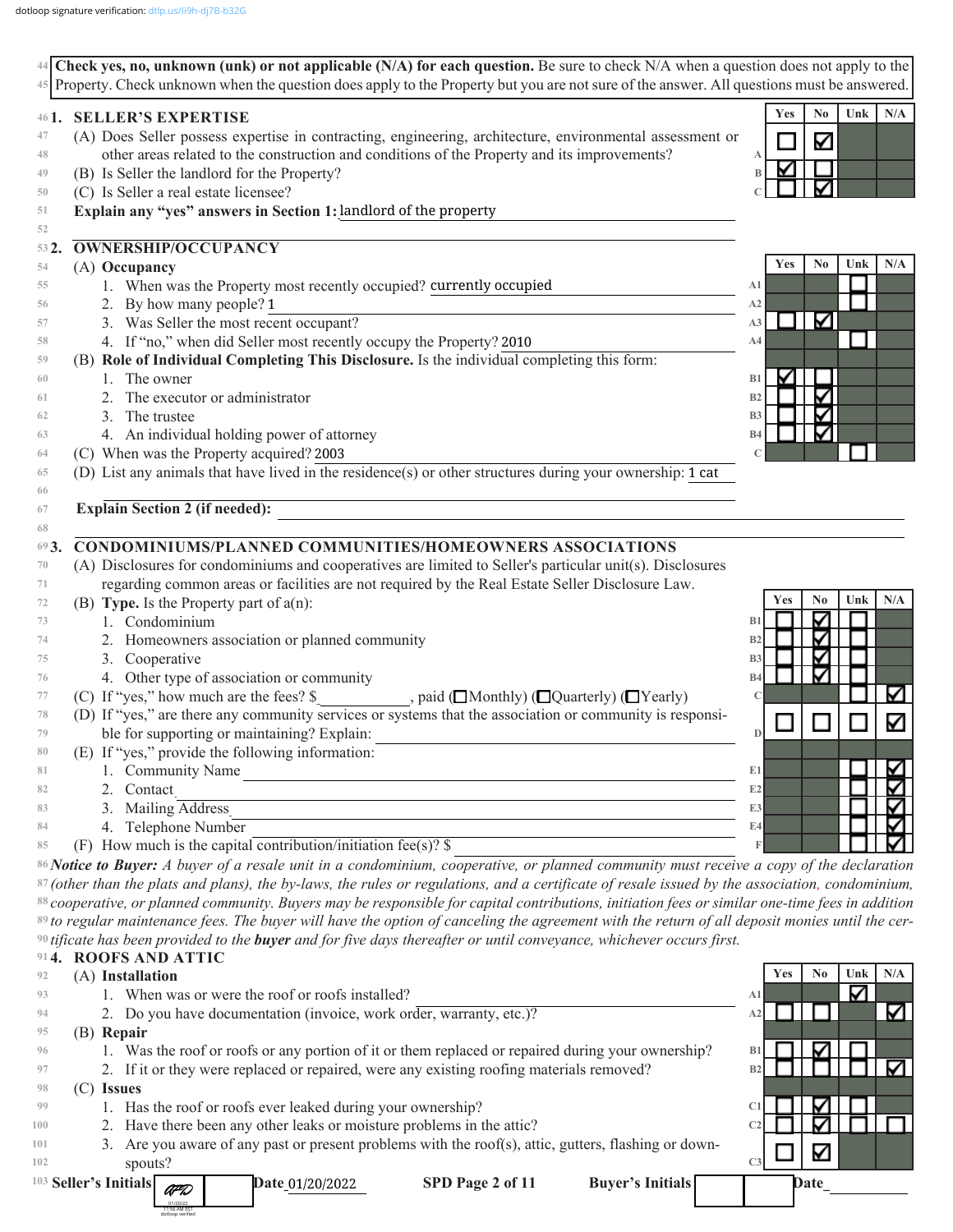| the name of the person or company who did the repairs and the date they were done:                                                                                                                                                                                                                                                                                                                                                                                                                          | Explain any "yes" answers in Section 4. Include the location and extent of any problem(s) and any repair or remediation efforts, |                |                       |
|-------------------------------------------------------------------------------------------------------------------------------------------------------------------------------------------------------------------------------------------------------------------------------------------------------------------------------------------------------------------------------------------------------------------------------------------------------------------------------------------------------------|----------------------------------------------------------------------------------------------------------------------------------|----------------|-----------------------|
| <b>BASEMENTS AND CRAWL SPACES</b>                                                                                                                                                                                                                                                                                                                                                                                                                                                                           |                                                                                                                                  |                |                       |
| (A) Sump Pump                                                                                                                                                                                                                                                                                                                                                                                                                                                                                               |                                                                                                                                  | Yes            | N <sub>0</sub><br>Unk |
| 1. Does the Property have a sump pit? If "yes," how many?                                                                                                                                                                                                                                                                                                                                                                                                                                                   |                                                                                                                                  | A1             | ⊽                     |
| 2. Does the Property have a sump pump? If "yes," how many?                                                                                                                                                                                                                                                                                                                                                                                                                                                  |                                                                                                                                  | A2             | ∇                     |
| 3. If it has a sump pump, has it ever run?                                                                                                                                                                                                                                                                                                                                                                                                                                                                  |                                                                                                                                  | A3             |                       |
| 4. If it has a sump pump, is the sump pump in working order?<br>(B) Water Infiltration                                                                                                                                                                                                                                                                                                                                                                                                                      |                                                                                                                                  | A4             |                       |
| 1. Are you aware of any past or present water leakage, accumulation, or dampness within the base-                                                                                                                                                                                                                                                                                                                                                                                                           |                                                                                                                                  |                |                       |
| ment or crawl space?                                                                                                                                                                                                                                                                                                                                                                                                                                                                                        |                                                                                                                                  | B1             | Κ                     |
| 2. Do you know of any repairs or other attempts to control any water or dampness problem in the                                                                                                                                                                                                                                                                                                                                                                                                             |                                                                                                                                  |                | Κ                     |
| basement or crawl space?                                                                                                                                                                                                                                                                                                                                                                                                                                                                                    |                                                                                                                                  | B2             |                       |
| 3. Are the downspouts or gutters connected to a public sewer system?                                                                                                                                                                                                                                                                                                                                                                                                                                        |                                                                                                                                  | B <sub>3</sub> |                       |
| Explain any "yes" answers in Section 5. Include the location and extent of any problem(s) and any repair or remediation efforts,                                                                                                                                                                                                                                                                                                                                                                            |                                                                                                                                  |                |                       |
| the name of the person or company who did the repairs and the date they were done:                                                                                                                                                                                                                                                                                                                                                                                                                          |                                                                                                                                  |                |                       |
| TERMITES/WOOD-DESTROYING INSECTS, DRYROT, PESTS                                                                                                                                                                                                                                                                                                                                                                                                                                                             |                                                                                                                                  |                |                       |
| (A) Status                                                                                                                                                                                                                                                                                                                                                                                                                                                                                                  |                                                                                                                                  | Yes            | N <sub>0</sub><br>Unk |
| 1. Are you aware of past or present dryrot, termites/wood-destroying insects or other pests on the                                                                                                                                                                                                                                                                                                                                                                                                          |                                                                                                                                  |                | Κ                     |
| Property?                                                                                                                                                                                                                                                                                                                                                                                                                                                                                                   |                                                                                                                                  | A1             |                       |
| 2. Are you aware of any damage caused by dryrot, termites/wood-destroying insects or other pests?                                                                                                                                                                                                                                                                                                                                                                                                           |                                                                                                                                  | A2             | ☑                     |
| (B) Treatment                                                                                                                                                                                                                                                                                                                                                                                                                                                                                               |                                                                                                                                  |                |                       |
| 1. Is the Property currently under contract by a licensed pest control company?                                                                                                                                                                                                                                                                                                                                                                                                                             |                                                                                                                                  | B1             | Κ                     |
| 2. Are you aware of any termite/pest control reports or treatments for the Property?<br>Explain any "yes" answers in Section 6. Include the name of any service/treatment provider, if applicable:                                                                                                                                                                                                                                                                                                          |                                                                                                                                  | B2             | ⊽                     |
|                                                                                                                                                                                                                                                                                                                                                                                                                                                                                                             |                                                                                                                                  |                |                       |
| <b>STRUCTURAL ITEMS</b>                                                                                                                                                                                                                                                                                                                                                                                                                                                                                     |                                                                                                                                  | Yes            | N <sub>0</sub><br>Unk |
| (A) Are you aware of any past or present movement, shifting, deterioration, or other problems with walls,<br>foundations or other structural components?                                                                                                                                                                                                                                                                                                                                                    |                                                                                                                                  |                | Κ                     |
| (B) Are you aware of any past or present problems with driveways, walkways, patios or retaining walls on                                                                                                                                                                                                                                                                                                                                                                                                    |                                                                                                                                  | А              |                       |
| the Property?                                                                                                                                                                                                                                                                                                                                                                                                                                                                                               |                                                                                                                                  | $\, {\bf B}$   | Δ                     |
| (C) Are you aware of any past or present water infiltration in the house or other structures, other than the                                                                                                                                                                                                                                                                                                                                                                                                |                                                                                                                                  |                |                       |
|                                                                                                                                                                                                                                                                                                                                                                                                                                                                                                             |                                                                                                                                  |                |                       |
| roof(s), basement or crawl space(s)?                                                                                                                                                                                                                                                                                                                                                                                                                                                                        |                                                                                                                                  |                | Κ                     |
|                                                                                                                                                                                                                                                                                                                                                                                                                                                                                                             |                                                                                                                                  |                |                       |
| 1. Is any part of the Property constructed with stucco or an Exterior Insulating Finishing System                                                                                                                                                                                                                                                                                                                                                                                                           |                                                                                                                                  |                |                       |
| (EIFS) such as Dryvit or synthetic stucco, synthetic brick or synthetic stone?                                                                                                                                                                                                                                                                                                                                                                                                                              |                                                                                                                                  | D <sub>1</sub> | ☑                     |
| 2. If "yes," indicate type(s) and location(s)                                                                                                                                                                                                                                                                                                                                                                                                                                                               |                                                                                                                                  | D2             |                       |
| 3. If "yes," provide date(s) installed                                                                                                                                                                                                                                                                                                                                                                                                                                                                      |                                                                                                                                  | D <sub>3</sub> |                       |
|                                                                                                                                                                                                                                                                                                                                                                                                                                                                                                             |                                                                                                                                  |                | ⊽                     |
|                                                                                                                                                                                                                                                                                                                                                                                                                                                                                                             |                                                                                                                                  |                |                       |
|                                                                                                                                                                                                                                                                                                                                                                                                                                                                                                             |                                                                                                                                  |                |                       |
| (D) Stucco and Exterior Synthetic Finishing Systems<br>(E) Are you aware of any fire, storm/weather-related, water, hail or ice damage to the Property?<br>(F) Are you aware of any defects (including stains) in flooring or floor coverings?<br>Explain any "yes" answers in Section 7. Include the location and extent of any problem(s) and any repair or remediation efforts,<br>the name of the person or company who did the repairs and the date the work was done:<br><b>ADDITIONS/ALTERATIONS</b> |                                                                                                                                  | Yes            | Unk<br>N <sub>0</sub> |
|                                                                                                                                                                                                                                                                                                                                                                                                                                                                                                             |                                                                                                                                  |                |                       |
| Property during your ownership? Itemize and date all additions/alterations below.                                                                                                                                                                                                                                                                                                                                                                                                                           |                                                                                                                                  |                | Κ                     |
|                                                                                                                                                                                                                                                                                                                                                                                                                                                                                                             | Were permits                                                                                                                     |                | Final inspections/    |
| Addition, structural change or alteration                                                                                                                                                                                                                                                                                                                                                                                                                                                                   | obtained?<br>Approximate date                                                                                                    |                | approvals obtained?   |
| (continued on following page)                                                                                                                                                                                                                                                                                                                                                                                                                                                                               | of work<br>(Yes/No/Unk/NA)                                                                                                       |                | (Yes/No/Unk/NA)       |
| (A) Have any additions, structural changes or other alterations (including remodeling) been made to the                                                                                                                                                                                                                                                                                                                                                                                                     |                                                                                                                                  |                |                       |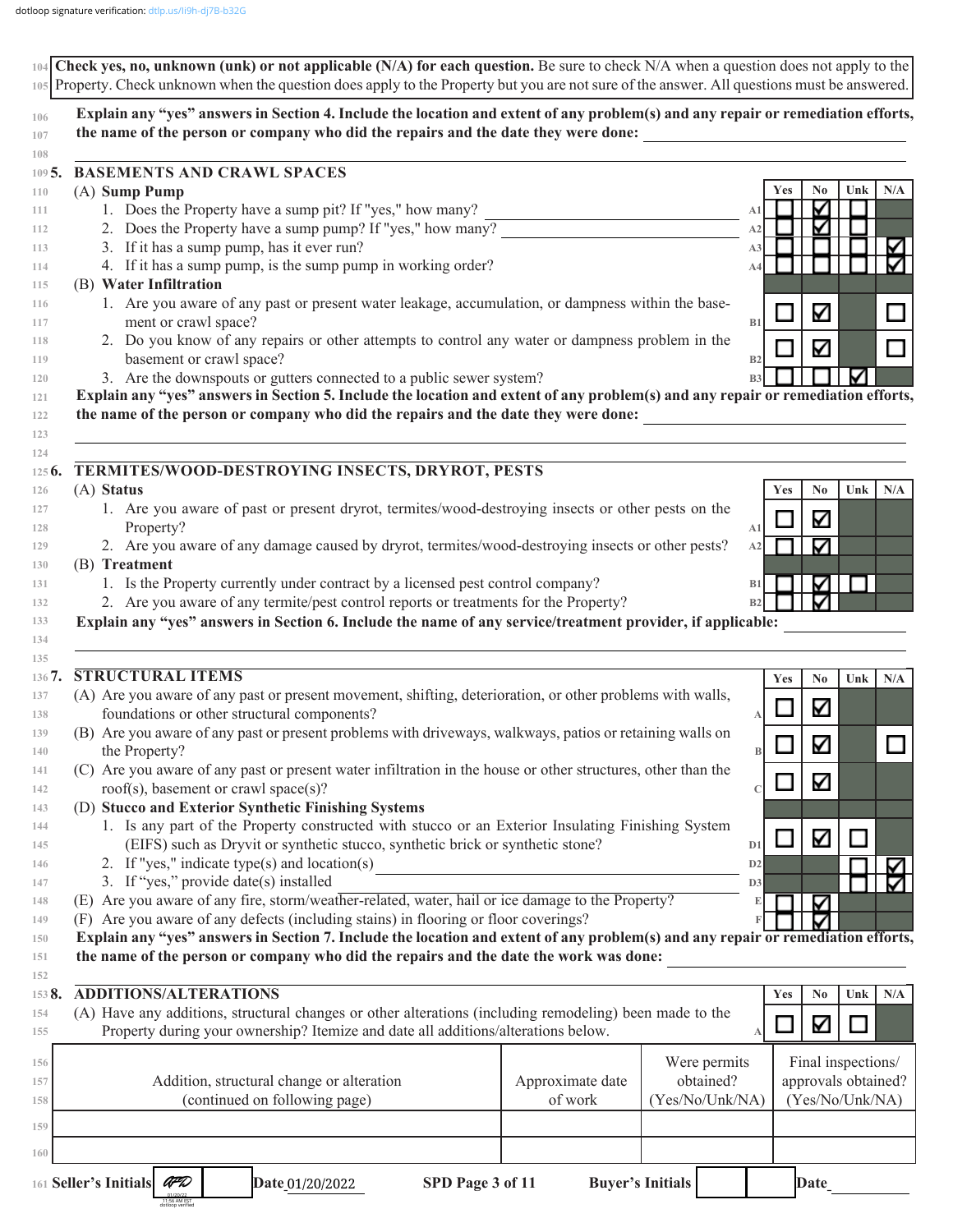**Check yes, no, unknown (unk) or not applicable (N/A) for each question.** Be sure to check N/A when a question does not apply to the **162 163** Property. Check unknown when the question does apply to the Property but you are not sure of the answer. All questions must be answered. Were permits Final inspections/ **164** Approximate date obtained? approvals obtained? **165** Addition, structural change or alteration of work (Yes/No/Unk/NA) (Yes/No/Unk/NA) **166 167 168 169 170 171 172 A sheet describing other additions and alterations is attached. 173 Yes No Unk N/A 174** (B) Are you aware of any private or public architectural review control of the Property other than zoning ✓ codes? If "yes," explain: **175 B** *Note to Buyer: The PA Construction Code Act, 35 P.S. §7210 et seq. (effective 2004), and local codes establish standards for building and*  **176** *altering properties. Buyers should check with the municipality to determine if permits and/or approvals were necessary for disclosed work*  **177** *and if so, whether they were obtained. Where required permits were not obtained, the municipality might require the current owner to up-***178** <sup>179</sup> grade or remove changes made by the prior owners. Buyers can have the Property inspected by an expert in codes compliance to determine *if issues exist. Expanded title insurance policies may be available for Buyers to cover the risk of work done to the Property by previous*  **180** 181 owners without a permit or approval. *Note to Buyer: According to the PA Stormwater Management Act, each municipality must enact a Storm Water Management Plan for*  **182** *drainage control and flood reduction. The municipality where the Property is located may impose restrictions on impervious or semi-per-***183** *vious surfaces added to the Property. Buyers should contact the local office charged with overseeing the Stormwater Management Plan*  **184** *to determine if the prior addition of impervious or semi-pervious areas, such as walkways, decks, and swimming pools, might affect your*  **185** *ability to make future changes.* **186 9. WATER SUPPLY 187 188** (A) **Source.** Is the source of your drinking water (check all that apply): **Yes No Unk N/A 189** 1. Public **A1 190** 2. A well on the Property **A2 191** 3. Community water **A3 192** 4. A holding tank **A4** 5. A cistern **193 A5** 6. A spring **194 A6 195** 7. Other  $\blacksquare$ **A7 196** 8. If no water service, explain: **197** (B) **General** 1. When was the water supply last tested? **198 B1 199**

| 199 |                                       |
|-----|---------------------------------------|
| 200 | water<br>the l<br>system.<br>, snare, |

- 3. If "yes," is there a written agreement? **201**
	- 4. Do you have a softener, filter or other conditioning system?
		- 5. Is the softener, filter or other treatment system leased? From whom?
	- 6. If your drinking water source is not public, is the pumping system in working order? If "no,"  $\exp$  and  $\exp$  and  $\exp$  and  $\exp$  and  $\exp$  and  $\exp$  and  $\exp$  and  $\exp$  and  $\exp$  and  $\exp$  and  $\exp$  and  $\exp$  and  $\exp$  and  $\exp$  and  $\exp$  and  $\exp$  and  $\exp$  and  $\exp$  and  $\exp$  and  $\exp$  and  $\exp$  and  $\exp$  and  $\exp$  and  $\exp$  and  $\exp$
- (C) **Bypass Valve** (for properties with multiple sources of water) **206**
	- 1. Does your water source have a bypass valve?
	- 2. If "yes," is the bypass valve working?

(D) **Well**

1. Has your well ever run dry?

AFD 01/20/22 11:56 AM EST dotloop verified

- 2. Depth of well
- 3. Gallons per minute: , measured on (date) **212**
- 4. Is there a well that is used for something other than the primary source of drinking water? If "yes," explain **213 214**
- 5. If there is an unused well, is it capped? **215**

**B2 B3 B4 B5 B6 C1 C2** ⊽ **D1 D2 D3** ⊽ **D4 D5**

216 Seller's Initials

Date 01/20/2022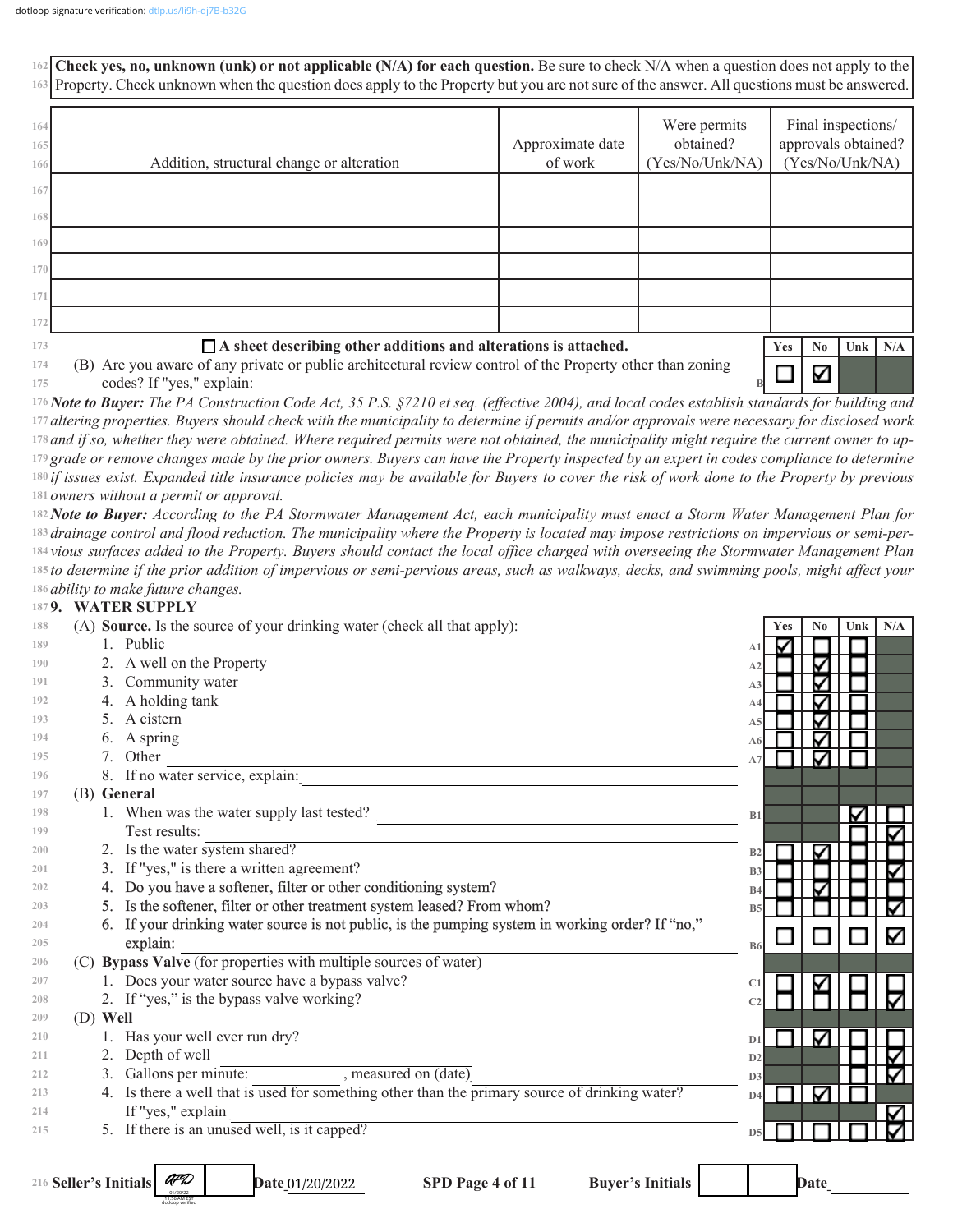

274 Seller's Initials

01/20/22 11:56 AM EST dotloop verified Date 01/20/2022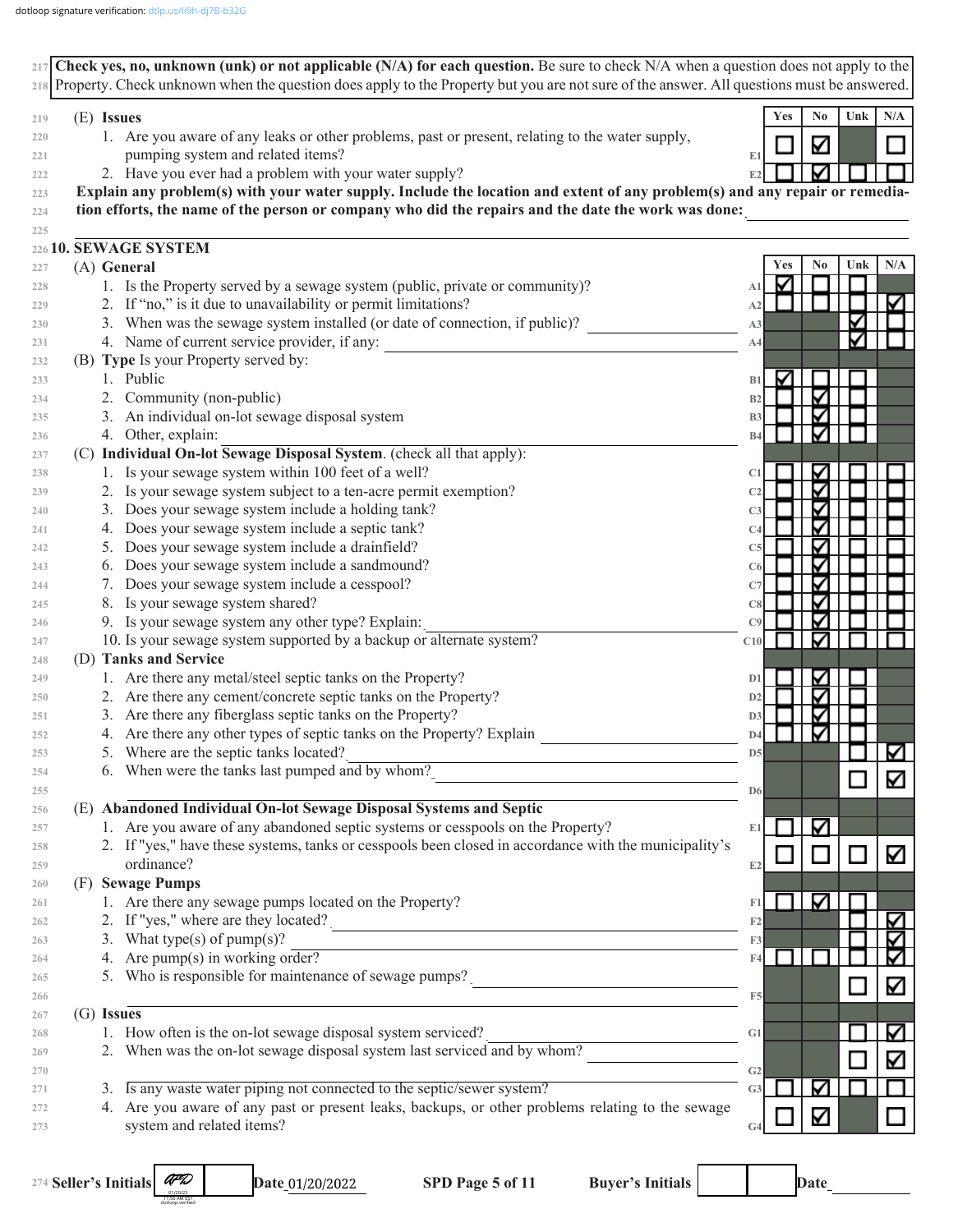|            | 275 Check yes, no, unknown (unk) or not applicable (N/A) for each question. Be sure to check $N/A$ when a question does not apply to the<br>276 Property. Check unknown when the question does apply to the Property but you are not sure of the answer. All questions must be answered. |                                       |  |  |  |  |  |
|------------|------------------------------------------------------------------------------------------------------------------------------------------------------------------------------------------------------------------------------------------------------------------------------------------|---------------------------------------|--|--|--|--|--|
| 277        | Explain any "yes" answers in Section 10. Include the location and extent of any problem(s) and any repair or remediation ef-                                                                                                                                                             |                                       |  |  |  |  |  |
| 278        | forts, the name of the person or company who did the repairs and the date the work was done:                                                                                                                                                                                             |                                       |  |  |  |  |  |
| 279        |                                                                                                                                                                                                                                                                                          |                                       |  |  |  |  |  |
|            | 280 11. PLUMBING SYSTEM                                                                                                                                                                                                                                                                  | N <sub>0</sub><br>Unk<br>N/A<br>Yes   |  |  |  |  |  |
| 281        | (A) Material(s). Are the plumbing materials (check all that apply):                                                                                                                                                                                                                      | V                                     |  |  |  |  |  |
| 282        | 1. Copper<br>2. Galvanized                                                                                                                                                                                                                                                               | A1<br>∇<br>A <sub>2</sub>             |  |  |  |  |  |
| 283<br>284 | 3. Lead                                                                                                                                                                                                                                                                                  | ⊽<br>A <sub>3</sub>                   |  |  |  |  |  |
| 285        | 4. PVC                                                                                                                                                                                                                                                                                   | ⊽<br>A4                               |  |  |  |  |  |
| 286        | 5. Polybutylene pipe (PB)                                                                                                                                                                                                                                                                | ⊽<br>A5                               |  |  |  |  |  |
| 287        | 6. Cross-linked polyethyline (PEX)                                                                                                                                                                                                                                                       | ⊽<br>A6                               |  |  |  |  |  |
| 288        | 7. Other                                                                                                                                                                                                                                                                                 | A7                                    |  |  |  |  |  |
| 289        | (B) Are you aware of any past or present problems with any of your plumbing fixtures (e.g., including but                                                                                                                                                                                | ∇                                     |  |  |  |  |  |
| 290        | not limited to: kitchen, laundry, or bathroom fixtures; wet bars; exterior faucets; etc.)?                                                                                                                                                                                               |                                       |  |  |  |  |  |
| 291        | If "yes," explain:                                                                                                                                                                                                                                                                       |                                       |  |  |  |  |  |
| 292        | 293 12. DOMESTIC WATER HEATING                                                                                                                                                                                                                                                           |                                       |  |  |  |  |  |
| 294        | (A) Type(s). Is your water heating (check all that apply):                                                                                                                                                                                                                               | No<br>N/A<br>Unk<br>Yes               |  |  |  |  |  |
| 295        | 1. Electric                                                                                                                                                                                                                                                                              | Δ<br>A1                               |  |  |  |  |  |
| 296        | 2. Natural gas                                                                                                                                                                                                                                                                           | A <sub>2</sub>                        |  |  |  |  |  |
| 297        | 3. Fuel oil                                                                                                                                                                                                                                                                              | V<br>A <sub>3</sub>                   |  |  |  |  |  |
| 298        | 4. Propane                                                                                                                                                                                                                                                                               | ∇<br>A4                               |  |  |  |  |  |
| 299        | If "yes," is the tank owned by Seller?                                                                                                                                                                                                                                                   | V                                     |  |  |  |  |  |
| 300        | 5. Solar                                                                                                                                                                                                                                                                                 | ⊽<br>A5                               |  |  |  |  |  |
| 301        | If "yes," is the system owned by Seller?                                                                                                                                                                                                                                                 | V                                     |  |  |  |  |  |
| 302        | 6. Geothermal                                                                                                                                                                                                                                                                            | ⊽<br>A6                               |  |  |  |  |  |
| 303        | 7. Other                                                                                                                                                                                                                                                                                 | ✓<br>A7                               |  |  |  |  |  |
| 304        | $(B)$ System(s)                                                                                                                                                                                                                                                                          |                                       |  |  |  |  |  |
| 305        | 1. How many water heaters are there?1                                                                                                                                                                                                                                                    | B1                                    |  |  |  |  |  |
| 306        | Tanks 1<br>Tankless<br>2. When were they installed?                                                                                                                                                                                                                                      | Δ<br>B <sub>2</sub>                   |  |  |  |  |  |
| 307<br>308 | 3. Is your water heater a summer/winter hook-up (integral system, hot water from the boiler, etc.)?                                                                                                                                                                                      | ⊽<br>B <sub>3</sub>                   |  |  |  |  |  |
| 309        | (C) Are you aware of any problems with any water heater or related equipment?                                                                                                                                                                                                            |                                       |  |  |  |  |  |
| 310        | If "yes," explain:                                                                                                                                                                                                                                                                       |                                       |  |  |  |  |  |
| 311        |                                                                                                                                                                                                                                                                                          |                                       |  |  |  |  |  |
|            | 312 13. HEATING SYSTEM                                                                                                                                                                                                                                                                   |                                       |  |  |  |  |  |
| 313        | (A) Fuel Type(s). Is your heating source (check all that apply):                                                                                                                                                                                                                         | No<br>Unk<br>N/A<br><b>Yes</b>        |  |  |  |  |  |
| 314        | Electric                                                                                                                                                                                                                                                                                 | ✓<br>A1                               |  |  |  |  |  |
| 315        | Natural gas<br>2.                                                                                                                                                                                                                                                                        | V<br>A <sub>2</sub>                   |  |  |  |  |  |
| 316        | Fuel oil<br>3.                                                                                                                                                                                                                                                                           | ∇<br>A3<br>⊽                          |  |  |  |  |  |
| 317        | 4. Propane<br>If "yes," is the tank owned by Seller?                                                                                                                                                                                                                                     | A4<br>K                               |  |  |  |  |  |
| 318<br>319 | Geothermal<br>5.                                                                                                                                                                                                                                                                         | ⊽<br>A5                               |  |  |  |  |  |
| 320        | Coal<br>6.                                                                                                                                                                                                                                                                               | ✓<br>A6                               |  |  |  |  |  |
| 321        | Wood<br>7.                                                                                                                                                                                                                                                                               | ⊽<br>A7                               |  |  |  |  |  |
| 322        | Solar shingles or panels                                                                                                                                                                                                                                                                 | ⊽<br>A8                               |  |  |  |  |  |
| 323        | If "yes," is the system owned by Seller?                                                                                                                                                                                                                                                 | M                                     |  |  |  |  |  |
| 324        | 9. Other:                                                                                                                                                                                                                                                                                | ⊽<br>A9                               |  |  |  |  |  |
| 325        | (B) System Type(s) (check all that apply):                                                                                                                                                                                                                                               |                                       |  |  |  |  |  |
| 326        | Forced hot air                                                                                                                                                                                                                                                                           | M<br>B1                               |  |  |  |  |  |
| 327        | 2.<br>Hot water                                                                                                                                                                                                                                                                          | ∇<br>B <sub>2</sub>                   |  |  |  |  |  |
| 328        | Heat pump<br>3.<br>Electric baseboard                                                                                                                                                                                                                                                    | ⊽<br>B <sub>3</sub>                   |  |  |  |  |  |
| 329        | Steam<br>5.                                                                                                                                                                                                                                                                              | ⊽<br><b>B4</b><br>⊽<br>B <sub>5</sub> |  |  |  |  |  |
| 330<br>331 | Radiant flooring<br>6.                                                                                                                                                                                                                                                                   | ⊽<br>B <sub>6</sub>                   |  |  |  |  |  |
| 332        | Radiant ceiling<br>7.                                                                                                                                                                                                                                                                    | B7                                    |  |  |  |  |  |
|            |                                                                                                                                                                                                                                                                                          |                                       |  |  |  |  |  |
|            | AFD<br>333 Seller's Initials<br>SPD Page 6 of 11<br><b>Buyer's Initials</b><br>Date_01/20/2022<br>11:56 AM EST<br>Iotloon verifier                                                                                                                                                       | Date                                  |  |  |  |  |  |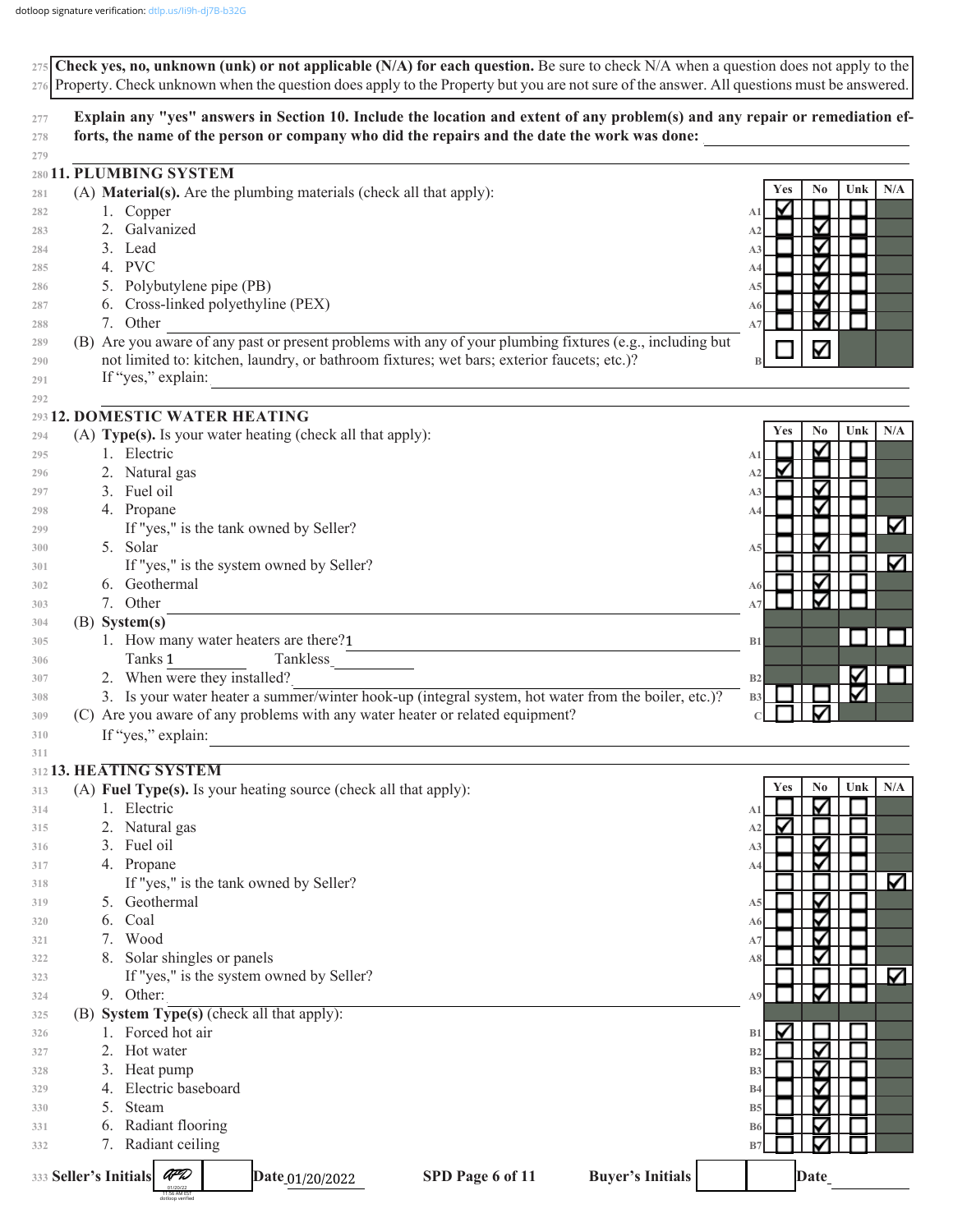| 334 Check yes, no, unknown (unk) or not applicable (N/A) for each question. Be sure to check N/A when a question does not apply to the<br>335 Property. Check unknown when the question does apply to the Property but you are not sure of the answer. All questions must be answered. |                                                                                                 |     |
|----------------------------------------------------------------------------------------------------------------------------------------------------------------------------------------------------------------------------------------------------------------------------------------|-------------------------------------------------------------------------------------------------|-----|
|                                                                                                                                                                                                                                                                                        | Yes<br>N <sub>0</sub><br>Unk                                                                    | N/A |
|                                                                                                                                                                                                                                                                                        | M<br><b>B8</b>                                                                                  |     |
| 8. Pellet stove(s)                                                                                                                                                                                                                                                                     |                                                                                                 | Κ   |
| How many and location?<br>9. Wood stove(s)                                                                                                                                                                                                                                             | ⊻<br><b>B</b> <sup>9</sup>                                                                      |     |
|                                                                                                                                                                                                                                                                                        |                                                                                                 | Κ   |
| How many and location?<br>10. Coal stove(s)                                                                                                                                                                                                                                            | ⊻<br><b>B10</b>                                                                                 |     |
| How many and location?                                                                                                                                                                                                                                                                 |                                                                                                 | K   |
| 11. Wall-mounted split system(s)                                                                                                                                                                                                                                                       | ☑<br><b>B11</b>                                                                                 |     |
|                                                                                                                                                                                                                                                                                        |                                                                                                 | Κ   |
| How many and location?<br>12. Other:                                                                                                                                                                                                                                                   | K<br>B12<br>l.                                                                                  |     |
| 12. Unier:<br>13. If multiple systems, provide locations                                                                                                                                                                                                                               |                                                                                                 |     |
|                                                                                                                                                                                                                                                                                        | <b>B13</b>                                                                                      |     |
| (C) Status                                                                                                                                                                                                                                                                             |                                                                                                 |     |
| 1. Are there any areas of the house that are not heated?                                                                                                                                                                                                                               | Κ<br>C1                                                                                         |     |
| If "yes," explain:                                                                                                                                                                                                                                                                     |                                                                                                 |     |
| 2. How many heating zones are in the Property? 1                                                                                                                                                                                                                                       | C <sub>2</sub><br><u> 1989 - Johann Barn, amerikansk politiker (d. 1989)</u>                    |     |
| 3. When was each heating system(s) or zone installed?                                                                                                                                                                                                                                  | C <sub>3</sub>                                                                                  |     |
| 4. When was the heating system(s) last serviced?                                                                                                                                                                                                                                       | C4                                                                                              |     |
| 7. When was the neating system(s) has serviced!<br>5. Is there an additional and/or backup heating system? If "yes," explain:                                                                                                                                                          | K                                                                                               |     |
|                                                                                                                                                                                                                                                                                        | C <sub>5</sub>                                                                                  |     |
| 6. Is any part of the heating system subject to a lease, financing or other agreement?                                                                                                                                                                                                 | Μ<br>C6                                                                                         |     |
| If "yes," explain:                                                                                                                                                                                                                                                                     |                                                                                                 |     |
| (D) Fireplaces and Chimneys                                                                                                                                                                                                                                                            |                                                                                                 |     |
| 1. Are there any fireplaces? How many?<br><u>Conservation</u>                                                                                                                                                                                                                          | ⊽<br>D <sub>1</sub>                                                                             |     |
| 2. Are all fireplaces working?                                                                                                                                                                                                                                                         | D2                                                                                              |     |
| 3. Fireplace types (wood, gas, electric, etc.):                                                                                                                                                                                                                                        | D <sub>3</sub>                                                                                  |     |
| 4. Was the fireplace(s) installed by a professional contractor or manufacturer's representative?                                                                                                                                                                                       | D4                                                                                              |     |
| 5. Are there any chimneys (from a fireplace, water heater or any other heating system)?                                                                                                                                                                                                | ⊽<br>D <sub>5</sub>                                                                             |     |
| 6. How many chimneys?                                                                                                                                                                                                                                                                  | D <sub>6</sub>                                                                                  |     |
| 7. When were they last cleaned?                                                                                                                                                                                                                                                        | D7<br>the control of the control of the control of the control of the control of the control of |     |
| 8. Are the chimneys working? If "no," explain:                                                                                                                                                                                                                                         | D <sub>8</sub>                                                                                  | ∇   |
| (E) Fuel Tanks                                                                                                                                                                                                                                                                         |                                                                                                 |     |
| 1. Are you aware of any heating fuel tank(s) on the Property?                                                                                                                                                                                                                          | K<br>E1                                                                                         |     |
| 2. Location(s), including underground $tank(s)$ :                                                                                                                                                                                                                                      | E2                                                                                              |     |
| 3. If you do not own the $tank(s)$ , explain:                                                                                                                                                                                                                                          | E3                                                                                              |     |
| (F) Are you aware of any problems or repairs needed regarding any item in Section 13? If "yes,"                                                                                                                                                                                        | Κ                                                                                               |     |
| explain:                                                                                                                                                                                                                                                                               |                                                                                                 |     |
| <b>4. AIR CONDITIONING SYSTEM</b>                                                                                                                                                                                                                                                      |                                                                                                 |     |
| (A) Type(s). Is the air conditioning (check all that apply):                                                                                                                                                                                                                           |                                                                                                 |     |
| 1. Central air                                                                                                                                                                                                                                                                         | M<br>A1                                                                                         |     |
| a. How many air conditioning zones are in the Property? 1                                                                                                                                                                                                                              | 1a<br><u> 1989 - Johann Stein, mars an t-Amerikaansk kommunister (</u>                          |     |
| b. When was each system or zone installed?                                                                                                                                                                                                                                             | 1 <sub>b</sub>                                                                                  |     |
| c. When was each system last serviced?                                                                                                                                                                                                                                                 | 1c                                                                                              |     |
| 2. Wall units                                                                                                                                                                                                                                                                          | Κ<br>A2                                                                                         | Κ   |
| How many and the location?                                                                                                                                                                                                                                                             |                                                                                                 |     |
| 3. Window units                                                                                                                                                                                                                                                                        | ∇<br>A3                                                                                         |     |
| How many?<br><u> 1989 - Andrea Station Barbara, actor a component de la componentación de la componentación de la componentaci</u>                                                                                                                                                     |                                                                                                 |     |
| 4. Wall-mounted split units                                                                                                                                                                                                                                                            | ∇<br>A4                                                                                         |     |
| How many and the location?                                                                                                                                                                                                                                                             |                                                                                                 |     |
| 5. Other<br>the control of the control of the control of the control of the control of the control of the control of the control of the control of the control of the control of the control of the control of the control of the control                                              | ⊽                                                                                               |     |
| 6. None                                                                                                                                                                                                                                                                                | ⊽<br>A6                                                                                         |     |
| (B) Are there any areas of the house that are not air conditioned?                                                                                                                                                                                                                     | V<br>B                                                                                          |     |
| If "yes," explain:                                                                                                                                                                                                                                                                     |                                                                                                 |     |
| (C) Are you aware of any problems with any item in Section 14? If "yes," explain:                                                                                                                                                                                                      | К                                                                                               |     |
|                                                                                                                                                                                                                                                                                        |                                                                                                 |     |

**390 Seller's Initials** 

AFD 01/20/22 11:56 AM EST dotloop verified Date\_01/20/2022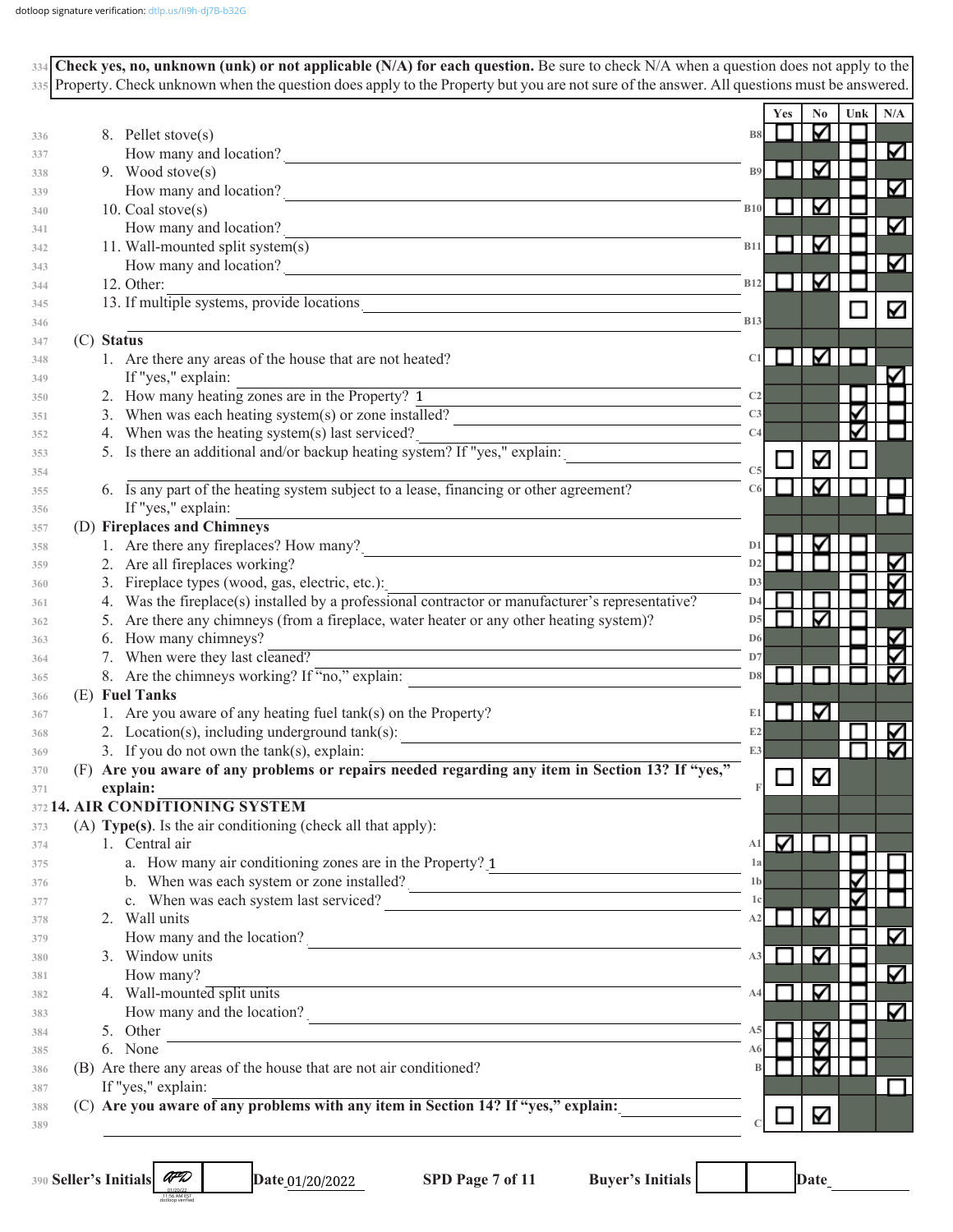**Check yes, no, unknown (unk) or not applicable (N/A) for each question.** Be sure to check N/A when a question does not apply to the **391** Property. Check unknown when the question does apply to the Property but you are not sure of the answer. All questions must be answered. **392**

#### **15. ELECTRICAL SYSTEM 393**

| 394 | $(A)$ Type(s)                                                                                                                   | <b>Yes</b> | No | Unk $\vert$ | N/A |
|-----|---------------------------------------------------------------------------------------------------------------------------------|------------|----|-------------|-----|
| 395 | 1. Does the electrical system have fuses?                                                                                       |            |    |             |     |
| 396 | 2. Does the electrical system have circuit breakers?<br>A2                                                                      |            |    |             |     |
| 397 | 3. Is the electrical system solar powered?<br>A <sub>3</sub>                                                                    |            |    |             |     |
| 398 | a. If "yes," is it entirely or partially solar powered?<br>3a                                                                   |            |    |             |     |
| 399 | b. If "yes," is any part of the system subject to a lease, financing or other agreement? If "yes,"                              |            |    |             | ∇   |
| 400 | explain:<br>3 <sub>b</sub>                                                                                                      |            |    |             |     |
| 401 | (B) What is the system amperage?                                                                                                |            |    |             |     |
| 402 | (C) Are you aware of any knob and tube wiring in the Property?                                                                  |            | M  |             |     |
| 403 | (D) Are you aware of any problems or repairs needed in the electrical system? If "yes," explain:                                |            | ⊽  |             |     |
| 404 |                                                                                                                                 |            |    |             |     |
|     | 405 16. OTHER EQUIPMENT AND APPLIANCES                                                                                          |            |    |             |     |
| 406 | (A) THIS SECTION IS INTENDED TO IDENTIFY PROBLEMS OR REPAIRS and must be completed for each item that                           |            |    |             |     |
| 407 | will, or may, be included with the Property. The terms of the Agreement of Sale negotiated between Buyer and Seller will deter- |            |    |             |     |
| 408 | mine which items, if any, are included in the purchase of the Property. THE FACT THAT AN ITEM IS LISTED DOES NOT                |            |    |             |     |
| 409 | MEAN IT IS INCLUDED IN THE AGREEMENT OF SALE.                                                                                   |            |    |             |     |
| 410 | (B) Are you aware of any problems or repairs needed to any of the following:                                                    |            |    |             |     |

| 411        | <b>Item</b>                 | Yes | $\bf No$ | N/A | <b>Item</b>               | Yes | N <sub>0</sub> | N/A |
|------------|-----------------------------|-----|----------|-----|---------------------------|-----|----------------|-----|
| 412        | A/C window units            |     |          |     | Pool/spa heater           |     |                |     |
| 413        | Attic fan(s)                |     |          |     | Range/oven                |     |                |     |
| 414        | Awnings                     |     |          |     | Refrigerator(s)           |     |                |     |
| 415        | Carbon monoxide detectors   |     |          |     | Satellite dish            |     |                |     |
| 416        | Ceiling fans                |     |          |     | Security alarm system     |     |                |     |
| 417        | Deck(s)                     |     |          |     | Smoke detectors           |     |                |     |
| 418        | Dishwasher                  |     |          |     | Sprinkler automatic timer |     |                |     |
| 419        | Dryer                       |     |          |     | Stand-alone freezer       |     |                |     |
| 420        | Electric animal fence       |     |          |     | Storage shed              |     |                |     |
| 421        | Electric garage door opener |     |          |     | Trash compactor           |     |                |     |
| 422        | Garage transmitters         |     |          |     | Washer                    |     |                |     |
| 423        | Garbage disposal            |     |          |     | Whirlpool/tub             |     |                |     |
| 424        | In-ground lawn sprinklers   |     |          |     | Other:                    |     |                |     |
| 425        | Intercom                    |     |          |     | 1.                        |     |                |     |
| 426        | Interior fire sprinklers    |     |          |     | 2.                        |     |                |     |
| 427        | Keyless entry               |     |          |     | 3.                        |     |                |     |
| 428        | Microwave oven              |     |          |     | 4.                        |     |                |     |
| 429        | Pool/spa accessories        |     |          |     | 5.                        |     |                |     |
| 430        | Pool/spa cover              |     |          |     | 6.                        |     |                |     |
| A Children |                             |     |          |     |                           |     |                |     |

**(C) Explain any "yes" answers in Section 16:** \_\_\_\_\_\_\_\_\_\_\_\_\_\_\_\_\_\_\_\_\_\_\_\_\_\_\_\_\_\_\_\_\_\_\_\_\_\_\_\_\_\_\_\_\_\_\_\_\_\_\_\_\_\_\_\_\_\_\_\_\_\_\_\_\_\_\_ **431**

#### **17. POOLS, SPAS AND HOT TUBS 433**

11:56 AM EST dotloop verified

|     | 433 17. POOLS, SPAS AND HOT TUBS                                                                  |                | <b>Yes</b> | N <sub>0</sub> | Unk | N/A |
|-----|---------------------------------------------------------------------------------------------------|----------------|------------|----------------|-----|-----|
| 434 | (A) Is there a swimming pool on the Property? If "yes,":                                          |                |            |                |     |     |
| 435 | 1. Above-ground or in-ground?                                                                     | A <sub>1</sub> |            |                |     |     |
| 436 | 2. Saltwater or chlorine?                                                                         | A2             |            |                |     |     |
| 437 | 3. If heated, what is the heat source?                                                            | A <sub>3</sub> |            |                |     |     |
| 438 | 4. Vinyl-lined, fiberglass or concrete-lined?                                                     | A4             |            |                |     |     |
| 439 | 5. What is the depth of the swimming pool?                                                        | A5             |            |                |     |     |
| 440 | 6. Are you aware of any problems with the swimming pool?                                          |                |            |                |     |     |
| 441 | 7. Are you aware of any problems with any of the swimming pool equipment (cover, filter, ladder,  |                |            |                |     |     |
| 442 | lighting, pump, etc.)?                                                                            | A7             |            |                |     | Κ   |
| 443 | (B) Is there a spa or hot tub on the Property?                                                    |                |            |                |     |     |
| 444 | 1. Are you aware of any problems with the spa or hot tub?                                         |                |            |                |     | ∇   |
| 445 | 2. Are you aware of any problems with any of the spa or hot tub equipment (steps, lighting, jets, |                |            |                |     |     |
| 446 | cover, etc.)?                                                                                     | B <sub>2</sub> |            |                |     |     |
| 447 | (C) Explain any problems in Section 17:                                                           |                |            |                |     |     |
| 448 |                                                                                                   |                |            |                |     |     |

**432**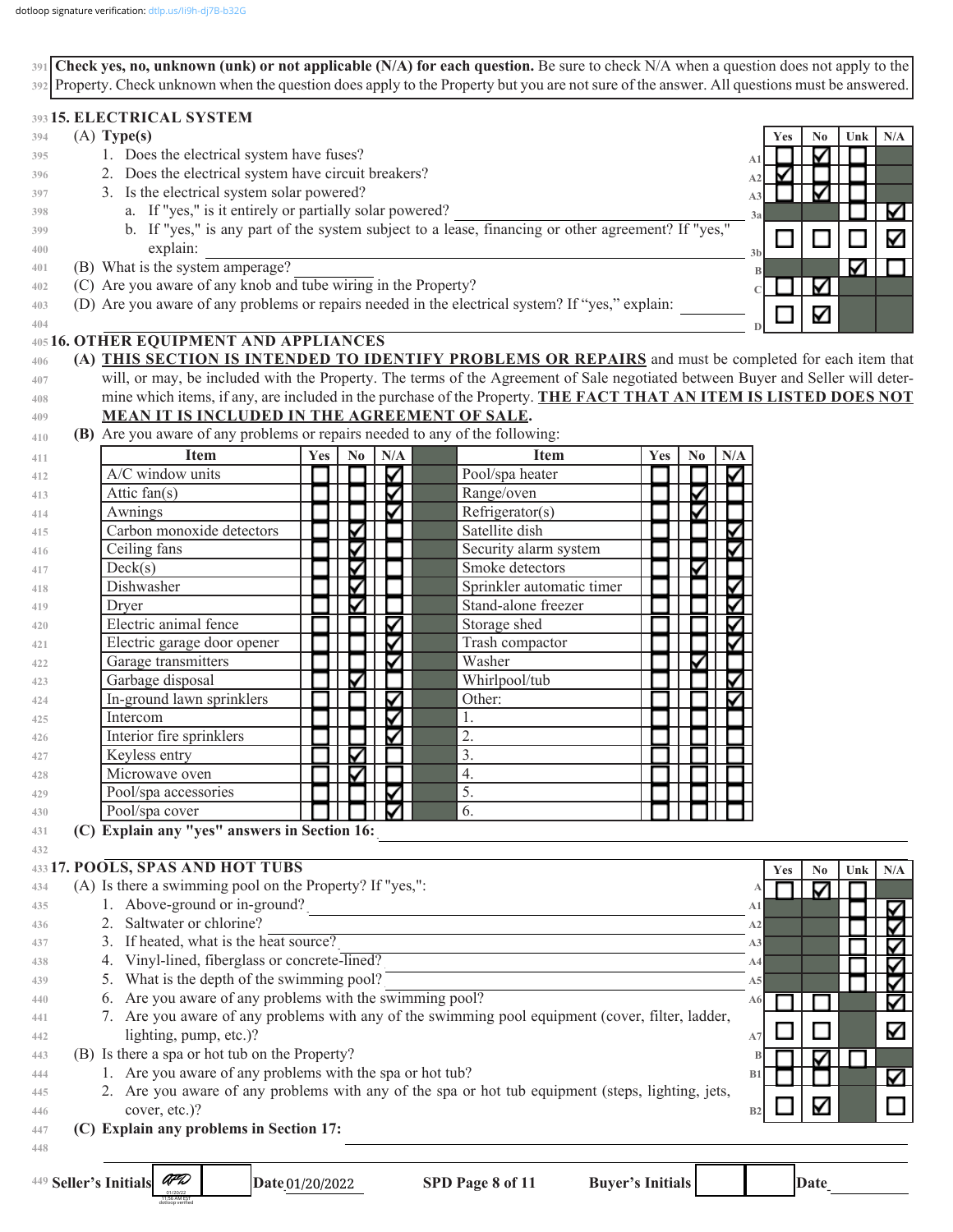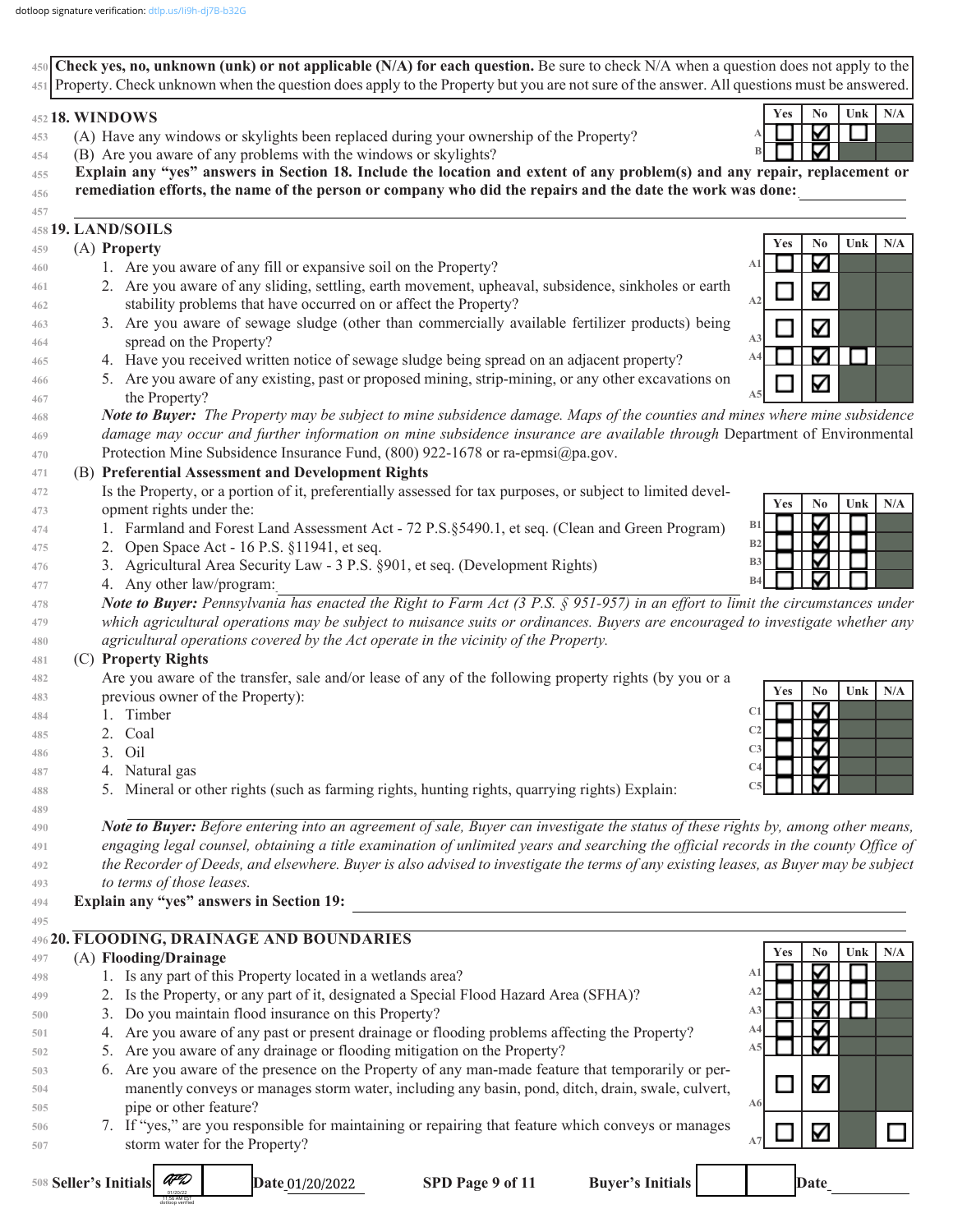|            | $\frac{1}{509}$ Check yes, no, unknown (unk) or not applicable (N/A) for each question. Be sure to check N/A when a question does not apply to the<br>510 Property. Check unknown when the question does apply to the Property but you are not sure of the answer. All questions must be answered. |                                            |
|------------|----------------------------------------------------------------------------------------------------------------------------------------------------------------------------------------------------------------------------------------------------------------------------------------------------|--------------------------------------------|
|            |                                                                                                                                                                                                                                                                                                    |                                            |
| 511        | Explain any "yes" answers in Section 20(A). Include dates, the location and extent of flooding and the condition of any man-                                                                                                                                                                       |                                            |
| 512        | made storm water management features:                                                                                                                                                                                                                                                              |                                            |
| 513<br>514 | (B) Boundaries                                                                                                                                                                                                                                                                                     | Yes<br>Unk<br>N/A                          |
| 515        | 1. Are you aware of encroachments, boundary line disputes, or easements affecting the Property?                                                                                                                                                                                                    | No<br>$\blacktriangledown$<br>B1           |
| 516        | 2. Is the Property accessed directly (without crossing any other property) by or from a public road?                                                                                                                                                                                               | V<br>B2                                    |
| 517        | 3. Can the Property be accessed from a private road or lane?                                                                                                                                                                                                                                       | <b>B3</b>                                  |
| 518        | a. If "yes," is there a written right of way, easement or maintenance agreement?                                                                                                                                                                                                                   | 3a                                         |
| 519        | b. If "yes," has the right of way, easement or maintenance agreement been recorded?                                                                                                                                                                                                                | 3 <sub>b</sub>                             |
| 520        | 4. Are you aware of any shared or common areas (driveways, bridges, docks, walls, etc.) or mainte-                                                                                                                                                                                                 |                                            |
| 521        | nance agreements?                                                                                                                                                                                                                                                                                  | ⊽<br>B4                                    |
| 522        | Note to Buyer: Most properties have easements running across them for utility services and other reasons. In many cases, the ease-                                                                                                                                                                 |                                            |
| 523        | ments do not restrict the ordinary use of the property, and Seller may not be readily aware of them. Buyers may wish to determine                                                                                                                                                                  |                                            |
| 524        | the existence of easements and restrictions by examining the property and ordering an Abstract of Title or searching the records in                                                                                                                                                                |                                            |
| 525        | the Office of the Recorder of Deeds for the county before entering into an agreement of sale.                                                                                                                                                                                                      |                                            |
| 526        | Explain any "yes" answers in Section 20(B):                                                                                                                                                                                                                                                        |                                            |
| 527        |                                                                                                                                                                                                                                                                                                    |                                            |
|            | 528 21. HAZARDOUS SUBSTANCES AND ENVIRONMENTAL ISSUES                                                                                                                                                                                                                                              |                                            |
| 529        | (A) Mold and Indoor Air Quality (other than radon)                                                                                                                                                                                                                                                 | N <sub>0</sub><br>N/A<br>Unk<br><b>Yes</b> |
| 530        | 1. Are you aware of any tests for mold, fungi, or indoor air quality in the Property?                                                                                                                                                                                                              | ∇<br>A <sub>1</sub>                        |
| 531        | 2. Other than general household cleaning, have you taken any efforts to control or remediate mold or                                                                                                                                                                                               | V                                          |
| 532        | mold-like substances in the Property?                                                                                                                                                                                                                                                              |                                            |
| 533        | Note to Buyer: Individuals may be affected differently, or not at all, by mold contamination. If mold contamination or indoor air                                                                                                                                                                  |                                            |
| 534        | quality is a concern, buyers are encouraged to engage the services of a qualified professional to do testing. Information on this                                                                                                                                                                  |                                            |
| 535        | issue is available from the United States Environmental Protection Agency and may be obtained by contacting IAQ INFO, P.O. Box                                                                                                                                                                     |                                            |
| 536        | 37133, Washington, D.C. 20013-7133, 1-800-438-4318.                                                                                                                                                                                                                                                |                                            |
| 537        | (B) Radon                                                                                                                                                                                                                                                                                          | Unk<br>Yes<br>N <sub>0</sub><br>N/A        |
| 538        | 1. Are you aware of any tests for radon gas that have been performed in any buildings on the Property?                                                                                                                                                                                             | Κ<br>B1                                    |
| 539        | 2. If "yes," provide test date and results                                                                                                                                                                                                                                                         | K<br>B2                                    |
| 540        | 3. Are you aware of any radon removal system on the Property?                                                                                                                                                                                                                                      | Κ<br>B <sub>3</sub>                        |
| 541        | (C) Lead Paint                                                                                                                                                                                                                                                                                     |                                            |
| 542        | If the Property was constructed, or if construction began, before 1978, you must disclose any knowl-                                                                                                                                                                                               |                                            |
| 543        | edge of, and records and reports about, lead-based paint on the Property on a separate disclosure form.<br>1. Are you aware of any lead-based paint or lead-based paint hazards on the Property?                                                                                                   |                                            |
| 544        |                                                                                                                                                                                                                                                                                                    | $\blacktriangledown$<br>C1                 |
| 545<br>546 | 2. Are you aware of any reports or records regarding lead-based paint or lead-based paint hazards on<br>the Property?                                                                                                                                                                              | M                                          |
| 547        | (D) Tanks                                                                                                                                                                                                                                                                                          | C <sub>2</sub>                             |
| 548        | 1. Are you aware of any existing underground tanks?                                                                                                                                                                                                                                                | Δ<br>D <sub>1</sub>                        |
| 549        | 2. Are you aware of any underground tanks that have been removed or filled?                                                                                                                                                                                                                        | Δ<br>D2                                    |
| 550        | (E) Dumping. Has any portion of the Property been used for waste or refuse disposal or storage?                                                                                                                                                                                                    | ∇                                          |
| 551        | If "yes," location:                                                                                                                                                                                                                                                                                | K                                          |
| 552        | $(F)$ Other                                                                                                                                                                                                                                                                                        |                                            |
| 553        | 1. Are you aware of any past or present hazardous substances on the Property (structure or soil)                                                                                                                                                                                                   |                                            |
| 554        | such as, but not limited to, asbestos or polychlorinated biphenyls (PCBs)?                                                                                                                                                                                                                         | Κ<br>F1                                    |
| 555        | 2. Are you aware of any other hazardous substances or environmental concerns that may affect the                                                                                                                                                                                                   |                                            |
| 556        | Property?                                                                                                                                                                                                                                                                                          | K<br>F <sub>2</sub>                        |
| 557        | 3. If "yes," have you received written notice regarding such concerns?                                                                                                                                                                                                                             | M<br>F3                                    |
| 558        | 4. Are you aware of testing on the Property for any other hazardous substances or environmental                                                                                                                                                                                                    |                                            |
| 559        | concerns?                                                                                                                                                                                                                                                                                          | ⊽<br>F4                                    |
| 560        | Explain any "yes" answers in Section 21. Include test results and the location of the hazardous substance(s) or environmental                                                                                                                                                                      |                                            |
| 561        | issue(s):                                                                                                                                                                                                                                                                                          |                                            |
|            | 562 22. MISCELLANEOUS                                                                                                                                                                                                                                                                              |                                            |
| 563        | (A) Deeds, Restrictions and Title                                                                                                                                                                                                                                                                  | N/A<br>No<br>Unk<br>Yes                    |
| 564        | 1. Are there any deed restrictions or restrictive covenants that apply to the Property?                                                                                                                                                                                                            | ∇<br>A1                                    |
| 565        | 2. Are you aware of any historic preservation restriction or ordinance or archeological designation                                                                                                                                                                                                | V                                          |
| 566        | associated with the Property?                                                                                                                                                                                                                                                                      |                                            |
|            |                                                                                                                                                                                                                                                                                                    |                                            |
|            | AFL<br>567 Seller's Initials<br>SPD Page 10 of 11<br><b>Buyer's Initials</b><br>Date_01/20/2022                                                                                                                                                                                                    | Date                                       |
|            |                                                                                                                                                                                                                                                                                                    |                                            |